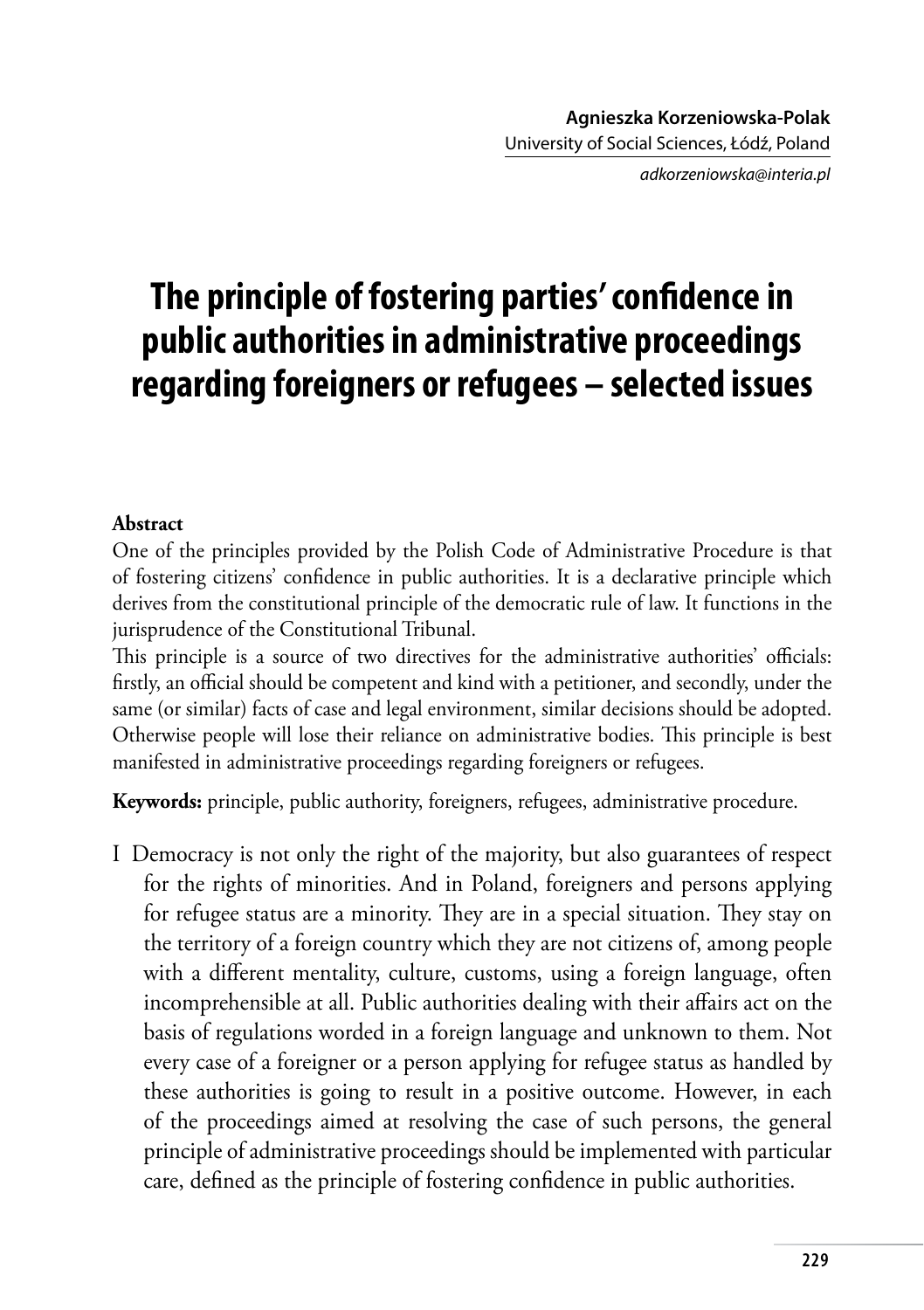- II Firstly, it should be clarified that in Polish legal language the term 'foreigner' does not necessarily mean a natural person. In the legal definition contained in Article 1 (2) of the Act of 24 March 1920 on the Acquisition of Real Estate by Foreigners [consolidated text: Journal of Laws of 2017, item 2278], the term is defined as follows: "The foreigner, within the meaning of this Act, is:
	- 1) natural person without Polish citizenship;
	- 2) legal person based abroad;
	- 3) non-corporate company of persons referred to in points 1 or 2, based abroad, established in compliance with the legislation of foreign states;
	- 4) legal person and non-corporate commercial company based in the territory of the Republic of Poland, controlled directly or indirectly by persons or companies referred to in points 1, 2 and 3."

However, most of the comments contained herein will refer to the issues related to participation in administrative proceedings of a natural person commonly referred to as a 'foreigner'.

III According to the data of the Office for Foreigners, Poland is the second most frequently chosen country by foreigners in the European Union. The UK is the leader in terms of the number of visas and residence permits issued. However, when Brexit becomes a reality, it is most likely that Poland will be the European leader in receiving migrants.

The number of foreigners applying for residence permits in Poland has been growing steadily since 2014. In 2017, applications for residence permits in Poland were submitted by 202 thousand foreigners. The number of applications for legalization of stay filed at Polish public administration bodies has grown by 33% and 71% in comparison with 2016 and 2015, respectively. Temporary migrations predominate. In 2017, as many as 88% of applications concerned temporary residence permits (up to 3 years), 10% permanent residence, and 2% long-term EU residents. 87% of all submitted applications were accepted, 9% were rejected and a small number of cases were discontinued. [https:// udsc.gov.pl/zezwolenia-na-pobyt-w-2017-r- podsumowanie/].

The main applicants for residence permits in Poland were citizens of countries outside the European Union (192 thousand). The number of applicants from the EU amounted to mere 10 thousand. Most often, those willing to live in Poland were the citizens of Ukraine. It was they who filed the majority (62%) of the applications (125 thousand in total). Residence permits were also applied for by 9.5 thousand Belarusians, 8 thousand Indians, 6.4 thousand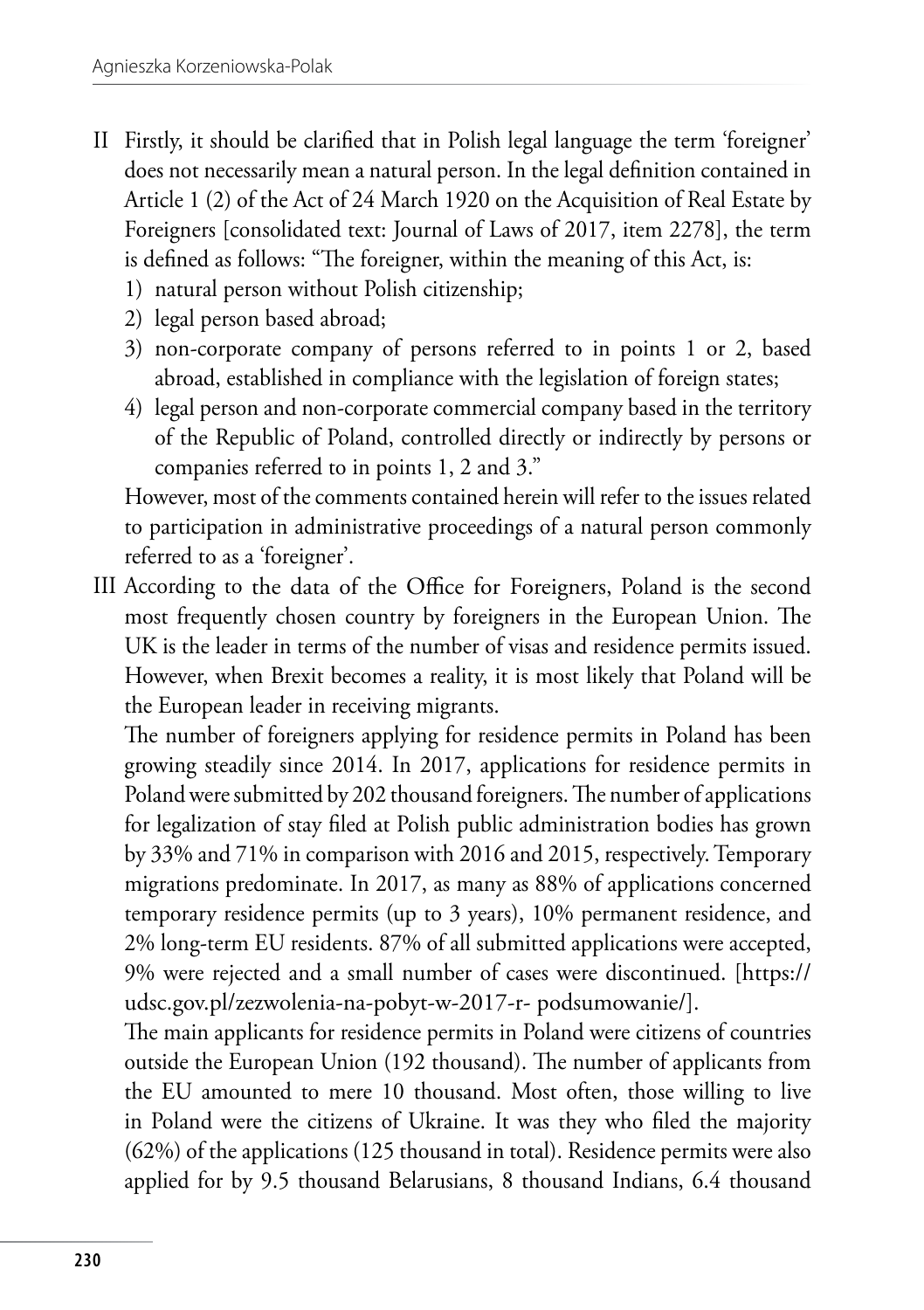Vietnamese and 6 thousand Chinese. The growing interest in legalizing one's stay in Poland is particularly noticeable among the citizens of Belarus (who apply for permanent residence more frequently) and India (who apply for temporary residence more frequently), who in 2017 submitted respectively 98% and 95% more applications than in 2016. In the case of citizens of EU Member States, in 2017 the stay in Poland was most frequently registered by Germans (2.3 thousand), Italians (1.1 thousand), Bulgarians (0.8 thousand), and citizens of Romania and the United Kingdom (0.7 thousand each). [https://udsc.gov.pl/zezwolenia-na-pobyt-w-2017-r- podsumowanie/].

In the same year 2017, 3 thousand people applied for international protection, i.e. for refugee status or subsidiary protection. This means that the number of applications for protection decreased by 60%. Under international law, it is irrelevant whether a war is taking place in the country of origin of an asylumseeker. A person who is threatened with persecution for reasons of race, religion, nationality, belonging to a particular social group or political views, shall be considered a refugee. Each such case must be examined on its own merits. 93% of the applicants came from the countries of the former USSR, as many as 71% were submitted by the Chechen minority. Only 8% received some form of international protection: 170 people from Ukraine, 43 from Russia and 19 from Syria, 11 from Tajikistan and 5 from Belarus. 1.3 thousand people (41%) received negative decisions and more than half of the cases (51%) were discontinued. [https://udsc.gov.pl/uchodzcy-2/uchodzcy/sprawozdania/]

Participation of foreigners in administrative proceedings is not limited to issues related to obtaining Polish citizenship, asylum, refugee status or a residence permit. Natural persons who do not have Polish citizenship are also parties to proceedings in cases concerning social assistance, health benefits and benefits from the social security system. The number of foreigners who work or conduct business activity in Poland has been growing. Legal employment means that they pay contributions from which the Social Insurance Institution (ZUS) pays current benefits. For example, 330,000 foreigners were registered at ZUS for insurance until 31 March 2017. Most of them in Mazovia – 96,500, the least in the Świętokrzyskie Voivodship – ca. 3.5 thousand. In total, in the beginning of 2017 in Poland 227,503 Ukrainians, 16,040 Belarusians, 6,682 Vietnamese and representatives of 83 other nationalities were insured in ZUS. [https://codziennikmlawski. pl/2017/06/21/liczba-cudzoziemcow-pracujacych-w-polsce-rosnie/] In 2016, 57,119 foreigners studied at Polish universities. For comparison,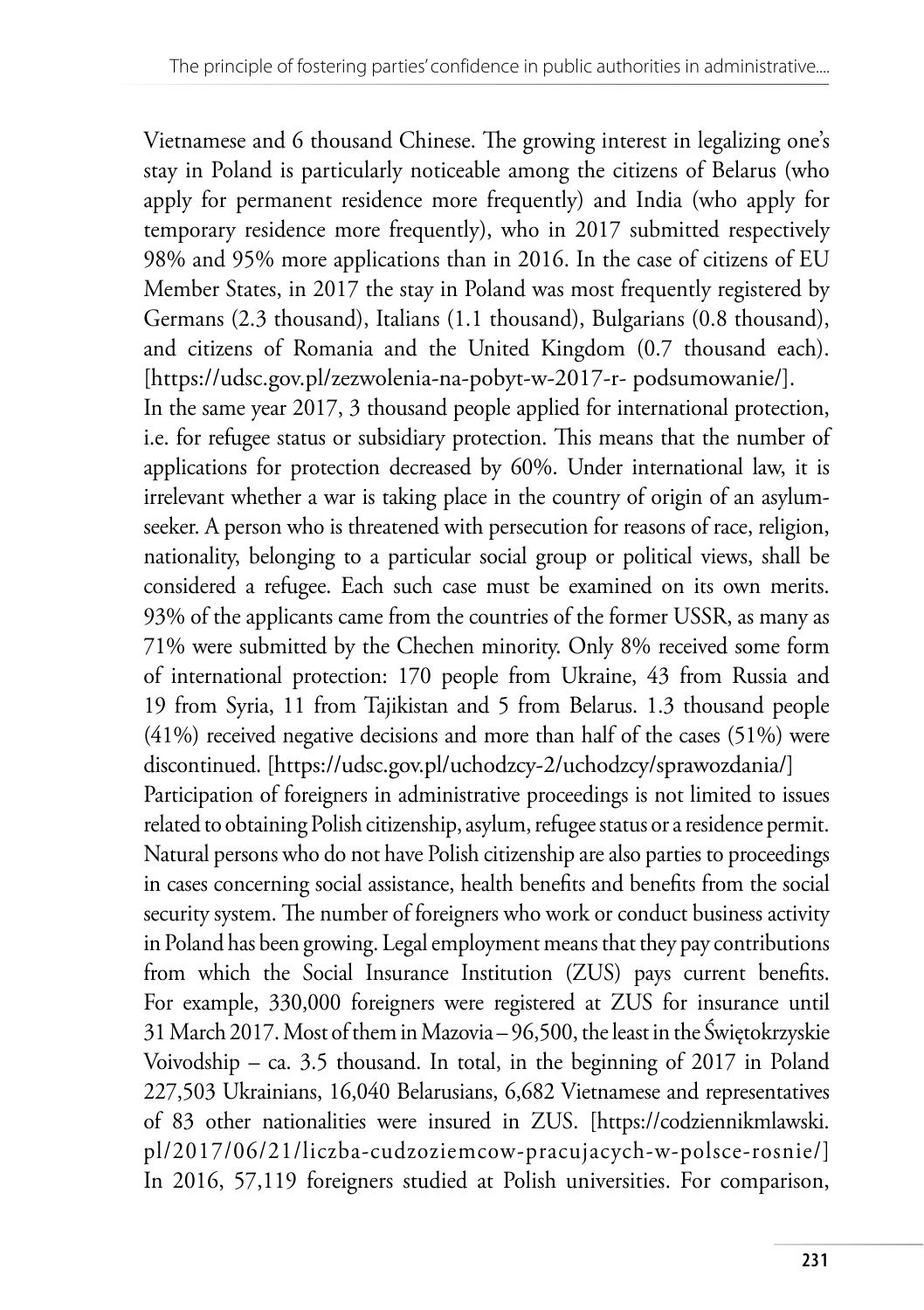in 1990 the number was only 4.3 thousand, and in 2000 – 6,563 persons. Among them, European students accounted for 83.3% (47.6 thousand in total). The largest group were Ukrainians (53.6%). Each of these persons is a party to proceedings concerning enrolment and removal from the list of students, awarding scholarships or ordering reimbursement of benefits unduly paid. [*https://www.studenckamarka.pl/serwis.php?s=73&pok=2060*].

Acquisition by a foreigner of the ownership right or the right of perpetual usufruct of a real property or acquisition or taking up by a foreigner of shares in commercial companies with their registered office in Poland which are owners or perpetual usufructuaries of real property located in Poland requires a permit from the Minister in charge of internal affairs. Between 1991 and 2016, 41,219 such decisions were issued (e.g. in 1991 – 635, in 1992 – 1238, in 1999  $-3641$ , in  $2014 - 591$ , in  $2015 - 659$  and in  $2016 - 608$  decisions). In 2016, foreigners submitted 486 applications. 478 concerned acquisition of real estate, 8 acquisition of shares and stocks. The Minister issued 781 decisions, including 356 permits (252 for the acquisition of land property, 96 for the acquisition of residential premises and 8 for the acquisition of shares in companies), 7 promises, 35 negative decisions, 9 amending decisions, 1888 discontinuance decisions and 13 confirming decisions. Among those interested in purchase were Ukrainians (109 permits), Belarusians (33 permits), Russians (16 permits), Armenians (10 permits) and Chinese (10 permits). http://orka.sejm.gov.pl/Druki8ka.nsf/0/ B2A218D57A06BD8DC12580F900378867/%24File/1462.pdf

In addition, foreigners in Poland apply to public administration bodies in matters related to conducting business activity, construction investments, public information.

All these matters are settled through administrative decisions. It shall be noted here that proceedings in matters settled in the form of this administrative act should be conducted in accordance with the provisions of the Act of 14 June 1960 – Code of Administrative Procedure, in force in Poland continuously since 1 January 1961 [Sejm of the Republic of Poland 2017].

IV In Chapter 2 of Part I of the Code of Administrative Procedure, a catalogue of general principles of administrative proceedings has been included. One of them is the principle with the broadest scope – that of increasing the trust of citizens in the State bodies, to be found in Article 8 of the Code of Administrative Procedure. This has already been expressed in the original wording of the Code, albeit with different words from those used today.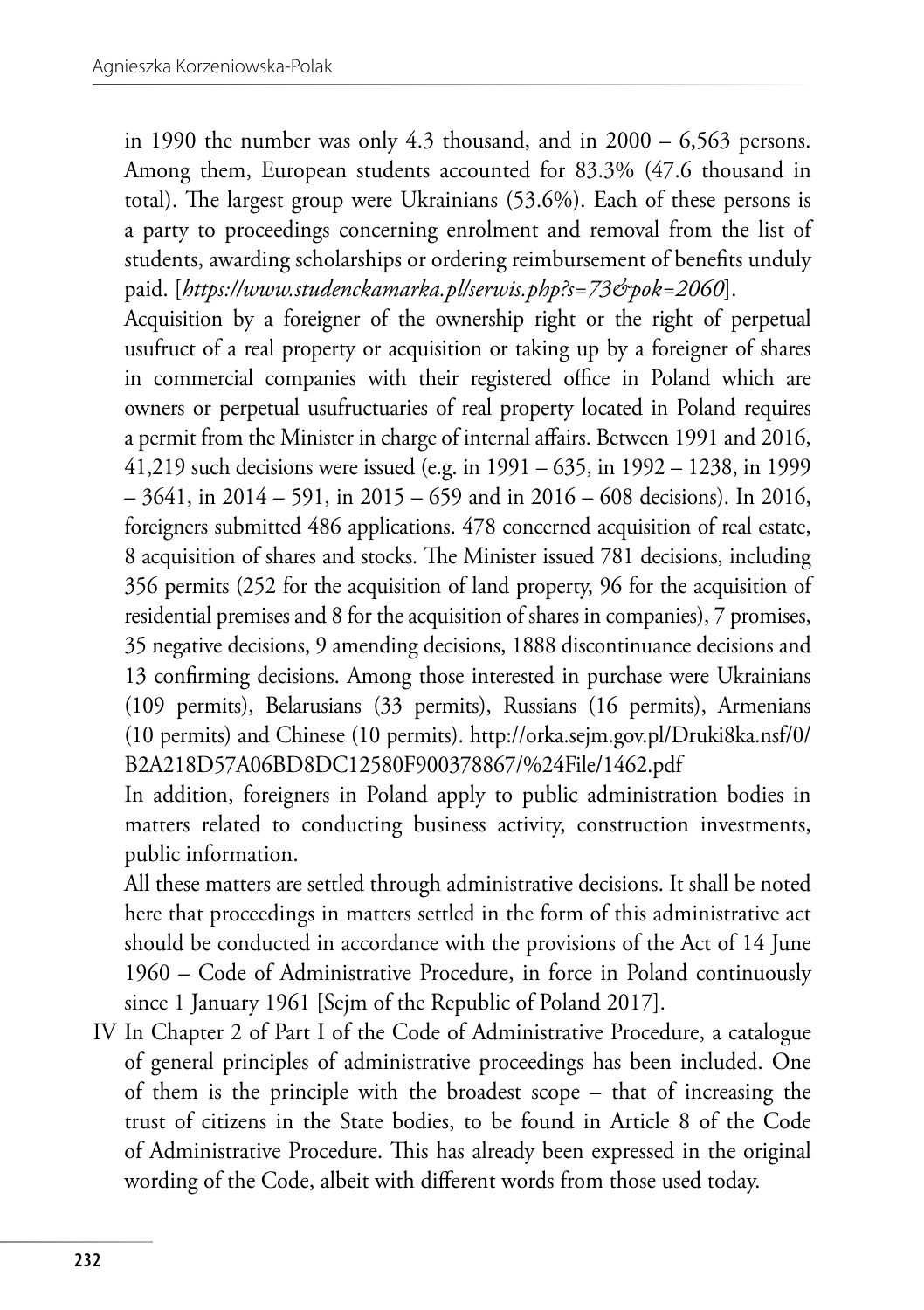In the Code adopted on 14 June 1960, Article 6 of Chapter 1 entitled 'General Principles' of Part I of the Code, used to read as follows: "State administration bodies should conduct their proceedings in such a way as to increase the trust of citizens in State bodies". In the first edition of his commentary (dated 1961), E. Iserzon stated that, at first sight, the rule of conduct specified in Article 6 was vague. He claimed that this provision only expressed a demand as to the 'climate' that should prevail in the office in order to foster citizens' trust in public bodies. The author pointed out that this is an issue of humanization of relations in administration, which belongs not only to the field of administrative law, but also to the science of administration. Various material and moral means are used to achieve the desired climate: "appropriate reception facilities, designed and arranged in such a way as to contribute to an atmosphere of mutual trust and friendliness, appropriate staff training, etc." [Iserzon 1961, p. 26]. The author, citing Langrod's views [1959, p. 912], emphasized that the issue of administrative proceedings goes beyond the boundaries of the science of administrative law. It also requires an approach involving the science of administration. It has been pointed out that this is an issue in which, apart from strictly legal elements, psychological, sociological or economic ones also play a very important role. "The issue of the <<climate>>> between the administration and the <administered>> is crucial in this respect... Administrative proceedings can be a decisive element of mutual trust between the state and the citizen, of targeted cooperation, and a symbol of common interest... It has advantages that (...) are an effective means of *infusing confidence in the public mind*." According to E. Iserzon, the legal instruments used for this humanisation are the institutions provided for in the Code of Administrative Procedure. "Their strict observance in the spirit of benevolence for citizens and upholding the interests of the community leads to the implementation of the postulate expressed in Article 6 of the Code of Administrative Procedure" [Iserzon 1961, p. 27].

Since the Code's amendment in 1980, the principle of confidence has been expressed in Article 8. Its wording was further modified by the amending acts of 3 December 2010 and 7 April 2017. As of 1 June 2017, it has been expressed as follows: "Public administration bodies shall conduct proceedings in a manner that fosters confidence of its participants in public authority, guided by the principles of proportionality, impartiality and equal treatment". In the second decade of the 21st century, replacement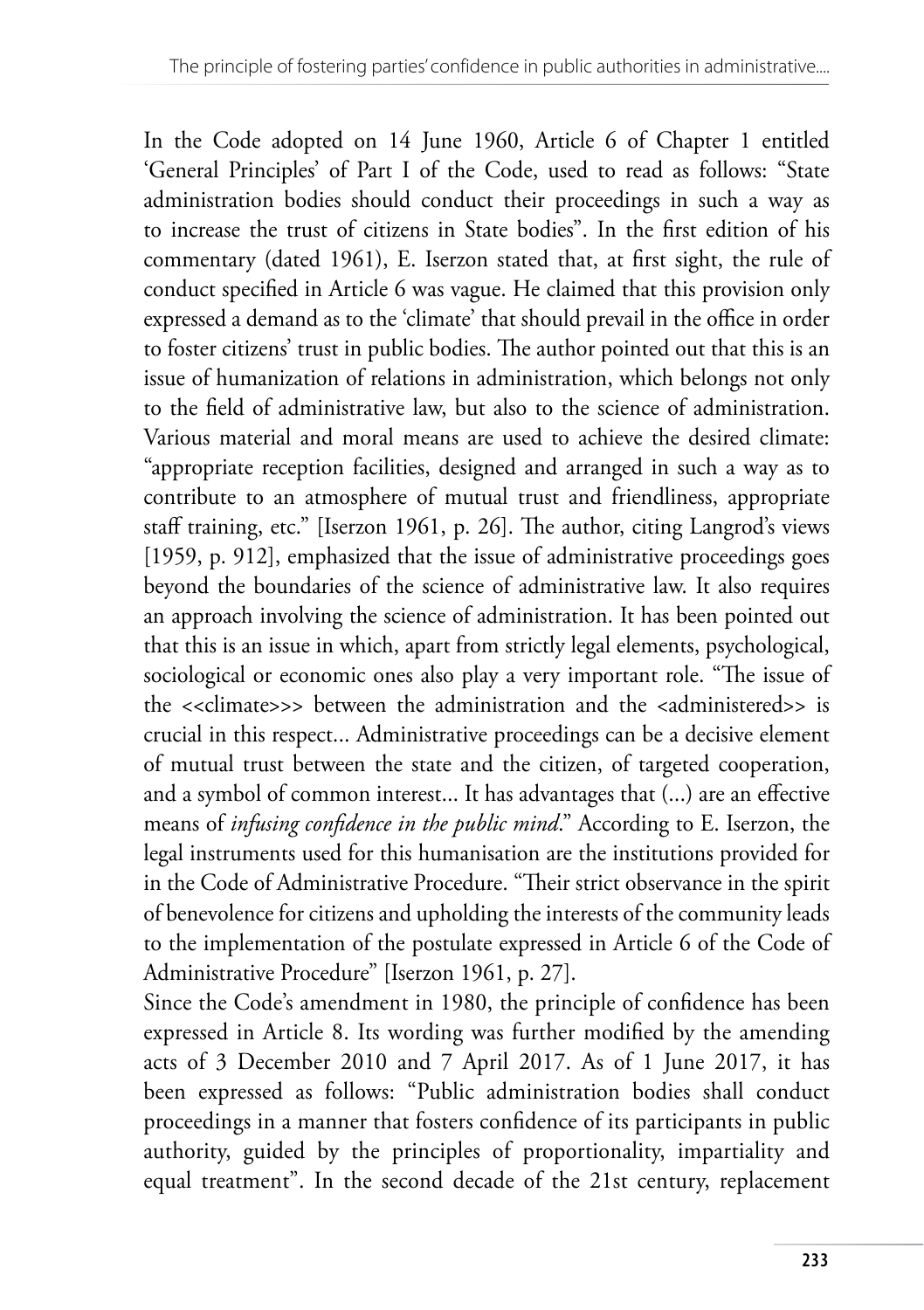of the words "increase the trust" with "foster confidence" draws attention to the legislator's awareness that it is not a duty or natural characteristic for the participants in a procedure to have trust in a public authority. It is the administrative authorities who are responsible for exercising due diligence in the exercise of their statutory powers in order to achieve the objective set out by the authors of the Code of Administrative Procedure: "to infuse confidence in the public mind".

A number of legal guarantees for the individual derive from this principle in case law and literature, such as the requirement to conduct proceedings and resolve cases lawfully and fairly, to act in a manner that is understandable to participants, the obligation to conduct exhaustive investigations, the obligation to settle doubts in favour of participants, and the prohibition to exploit their unawareness or mistakes, as well as the need to ensure predictability and consistency of actions of public administration bodies.

V The principle of fostering confidence has the broadest scope among all the general principles of administrative proceedings. The source of this principle in the Polish legal system is Article 2 of the Constitution of the Republic of Poland, in which the legislator stipulated that the Republic of Poland is a democratic state governed by the rule of law. In interpreting this provision, the Constitutional Tribunal has stipulated several standards expressing the rules, compliance with which will allow to build citizens' trust in the state. The principle expressed in Article 8 of the Code of Administrative forms a keystone which integrates all the general principles of administrative proceedings. It covers a wide range of other general principles [Łaszczyca, Martysz, Matan 2005, p. 137]. And each of them should also be observed in administrative proceedings in which a foreigner or a refugee is a party or another participant. I am going to analyse some of them below.

The duty to respect the dignity of an individual should be derived from the principle of fostering confidence in public authorities. This imperative is the cornerstone of all human rights protection systems. In interpreting it in accordance with Article 30 of the Constitution of the Republic of Poland, public administration bodies should treat every natural person, including those who do not have Polish citizenship, with due respect, dignity and understanding, regardless of the matter they are dealing with and regardless of the outcome of proceedings. While respecting human dignity, cultural differences must be respected.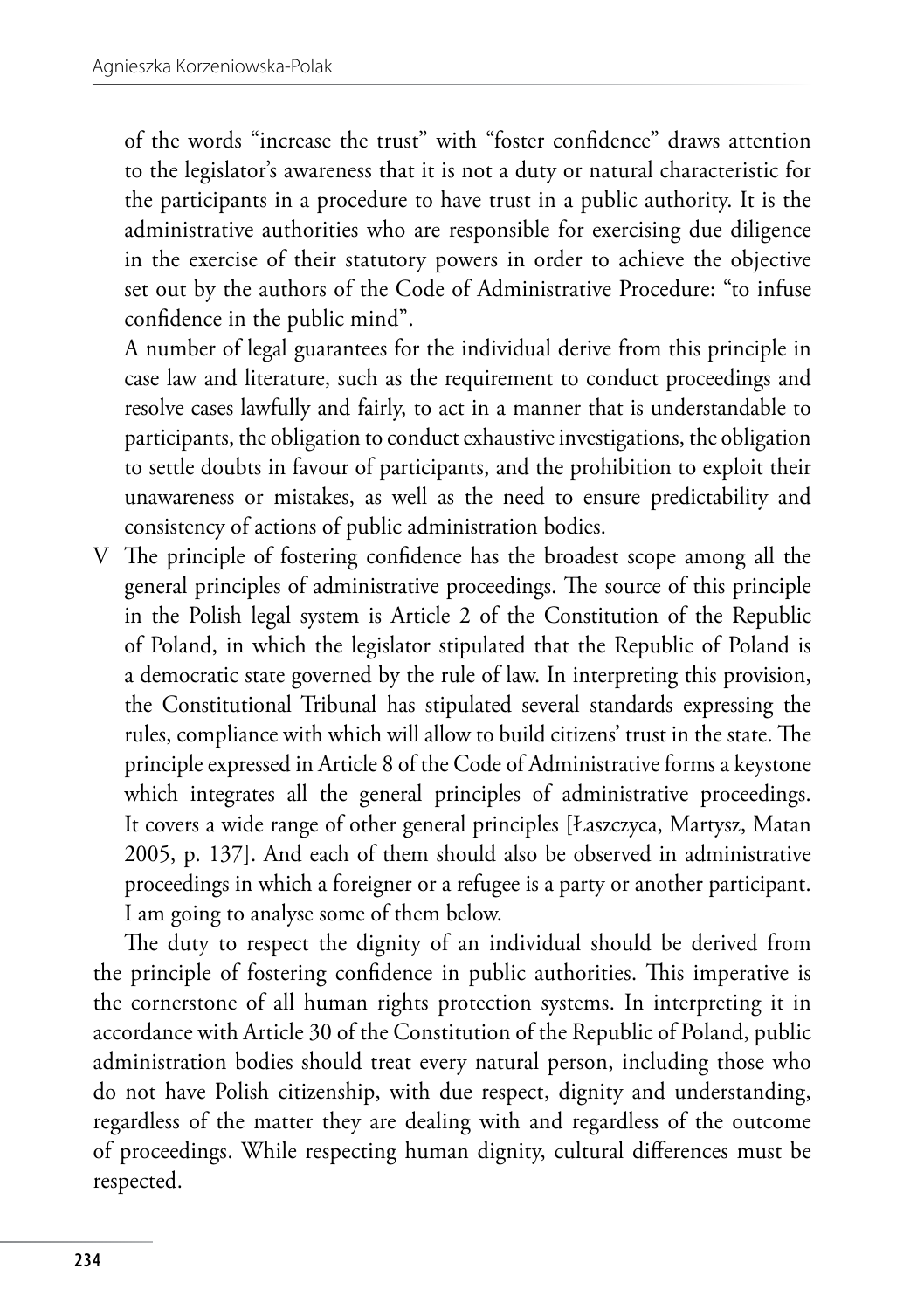The obligation stemming from the principle under examination is to that of equal treatment. According to Article 32 of the Constitution of the Republic of Poland, everyone is equal before the law, and no one may be discriminated against in political or economic life on any ground. Restrictions on foreigners' rights may be imposed only by an act. An example is the Act on the Acquisition of Real Estate by Foreigners, in force since 1920. Although literally until 31 May 2017 the principle of equal treatment was not included in the wording of Article 8 of the Code of Administrative Procedure, such an injunction was one of the components of the principle of confidence. It is unlawful for a decision to be taken in respect of an individual which differs from a previous decision and relates to a similar factual and legal situation [e.g. judgment of the Supreme Administrative Court of 26 October 1984, II SA 1161/84].

The implementation of the principle of confidence is also reflected in the respect for the constitutional principle of the rule of law. Since, in accordance with Article 7 of the Constitution of the Republic of Poland and Article 6 of the Code of Administrative Procedure, public authorities may act only on the basis of the provisions of generally applicable law, it is unacceptable, for example, to demand from a foreigner documents not specified by the legislator or information not relevant to the administrative case under consideration, or to decide on the basis of beliefs or circumstances which do not constitute a statutory premise.

In Article 7 of the Code of Administrative Procedure *in fine*, the legislator stipulated that when resolving an administrative matter, a public administration body is obliged to take into account *ex officio* the public interest and the legitimate interest of citizens. This principle applies to decisions based on administrative discretion. Although literally referring to the interests of 'citizens', it is appropriate, when applying systemic interpretation, to assume that this principle should be respected in respect of each individual. Therefore, to determine *a priori* that public interest outweighs private interest, without taking account of the overall situation and the consequences for the individual, should be assessed as a breach of the principle of confidence [judgment of the Supreme Administrative Court of 23 October 1982, II SA 1031/82].

Undisputedly, detailed explanation of the factual state in accordance with the principle of objective truth expressed in Article 7 and Article 77 (1) of the Code of Administrative Procedure is yet another form of implementation of the principle of confidence. Especially when considering cases concerning persons who do not know the language and legal regulations on the basis of which their cases are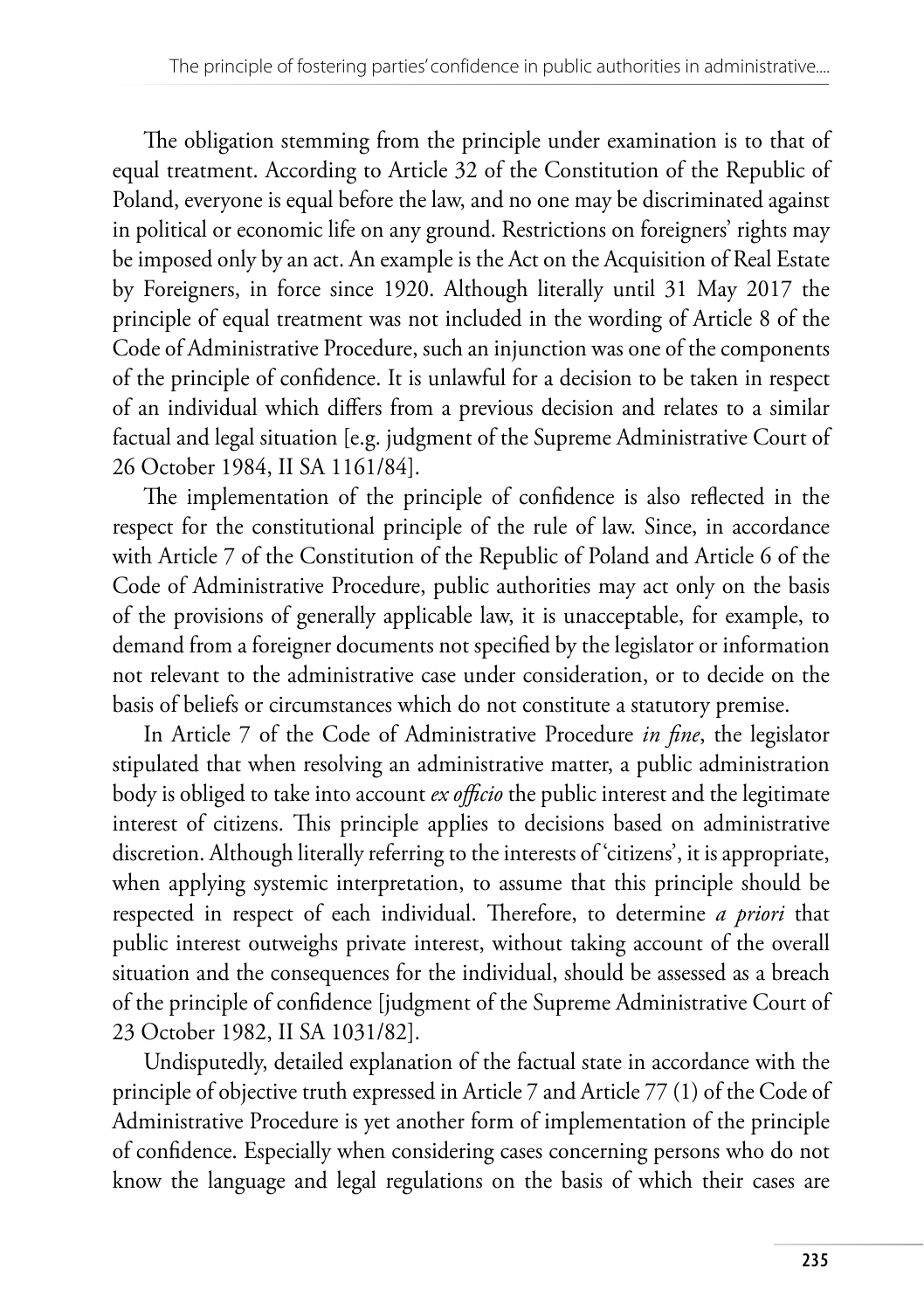settled, a breach of this principle is equivalent to a gross violation of the law and an action preventing confidence in Polish public authorities.

Public authorities' compliance with the principle of providing due and exhaustive information to parties to proceedings, as laid down in Article 9 of the Code of Administrative Procedure, in the case of foreigners may only be acknowledged if such information has been provided in a manner that is comprehensible to the foreigner. Acting in accordance with the injunction expressed in Article 9 of the Code of Administrative Procedure, one should bear in mind that foreigners in contact with the authorities of a foreign state are more awkward than Polish citizens, they do not know the law and do not understand the specific legal language, let alone the specific official jargon. Consideration should be given to whether they have access to an interpreter or a lawyer. The right to information and that provided for in Article 9 of the Code of Administrative Procedure, and to public information, which according to Article 2 of the Act of 6 September 2001 on Access to Public Information is vested in everyone, i.e. also in a natural person who does not have Polish citizenship, shall be exercised only if the information provided by a public authority is adjusted to their perception and, as far as possible, provided in a language they understand. Special provisions may express this obligation explicitly. Thus, through Article 7 of the Act on Foreigners, the legislator unequivocally ordered that in the so-called legalisation proceedings the authorities are obliged to instruct the foreigner in a language that they understand about the rules and procedures of proceedings and about their rights and obligations. Article 53 (2) and Article 54e (2) of the Act of 14 June 2003 on Granting Protection to Aliens within the Territory of the Republic of Poland lay down the obligation for the authority to inform the applicant in writing in a language which they understand about the legal basis of the decision, the decision itself and the available remedies. Article 30 (6) of the Act stipulates that the Border Guard authority competent to receive an application for international protection shall provide assistance of an interpreter in submitting the application. However, there is no general provision, e.g. in the Code of Administrative Procedure, which provides for the right of a foreigner to communicate in an intelligible language or the right to a free interpreter. It is from the general principles expressed in Arts. 8, 9, 10 and 11 of the Code of Administrative Procedure that such a right shall be derived. If a Polish citizen has the right to information and active participation in proceedings, then a message sent by an official to a foreigner must be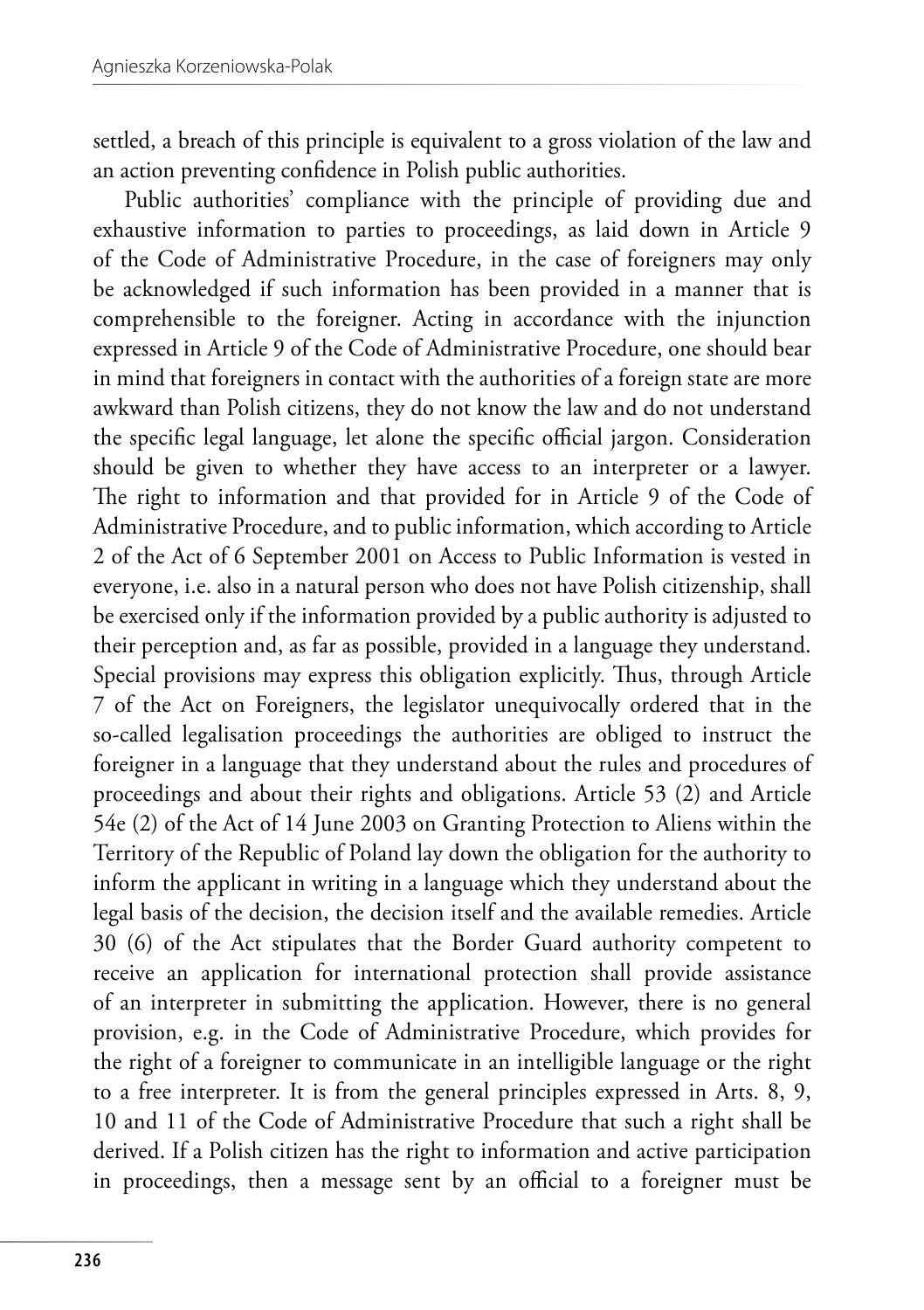understandable for the person to whom it is addressed. Without denying Article 27 of the Constitution of the Republic of Poland, through which the legislator indicated that the official language is Polish, it seems justified to claim that employees of public administration bodies referring to Articles 4 and 5 of the Act of 7 October 1999 on the Polish Language in relation to persons who do not speak that language and who participate in administrative proceedings, is an action contrary to the analysed principle of confidence. It should also be remembered that Article 14 of the European Parliament's European Code of Good Administrative Behaviour adopted in September 2001, which is the socalled soft law, sets out the principle of replying to letters in a citizen's language. https://www.rpo.gov.pl/pliki/1192700305.pdf

It is worth noting that the second sentence of Article 9 of the Code of Administrative Procedure obliges public administration bodies to take care not only of the parties to the proceedings, but also of its other participants, ensuring that they do not suffer any damage as a result of ignorance of the provisions of law. The authors of the 1960 Code, back when Poland was a country much more closed to people from other countries than it is today, took care of guarantees for foreigners in administrative proceedings. In its Article 64 (2) (now Article 69 (2)), it was ordered as follows: "In the minutes of the hearing of the person who gave the testimony in a foreign language, the content of the testimony submitted should be provided in the translation into Polish, indicating the person and address of the interpreter; the interpreter shall sign the report of the hearing." The content of this provision unequivocally proves that for the authors of the Code, it was undisputed that a person who did not speak Polish should act with the assistance of an interpreter when performing a procedural action before a public administration body.

The principle of information is linked to the principle of the party's active participation in every stage of the administrative procedure. A reservation should be made that, in accordance with the letter of the law, the action of the body conducting the proceedings is not equivalent to the action taken in accordance with the spirit of the law and the implementation of this principle. For example, just providing a foreigner with access to the case file does not mean that they were able to exercise their right to review the evidence collected. If the file is in Polish, then a person who is not fluent in this language will exercise the 'right of access', but will not be able to exercise their right to participate actively in the proceedings concerning them. Infringement of the principle of information, e.g. by not communicating the content of the case file, the rights of appeal or the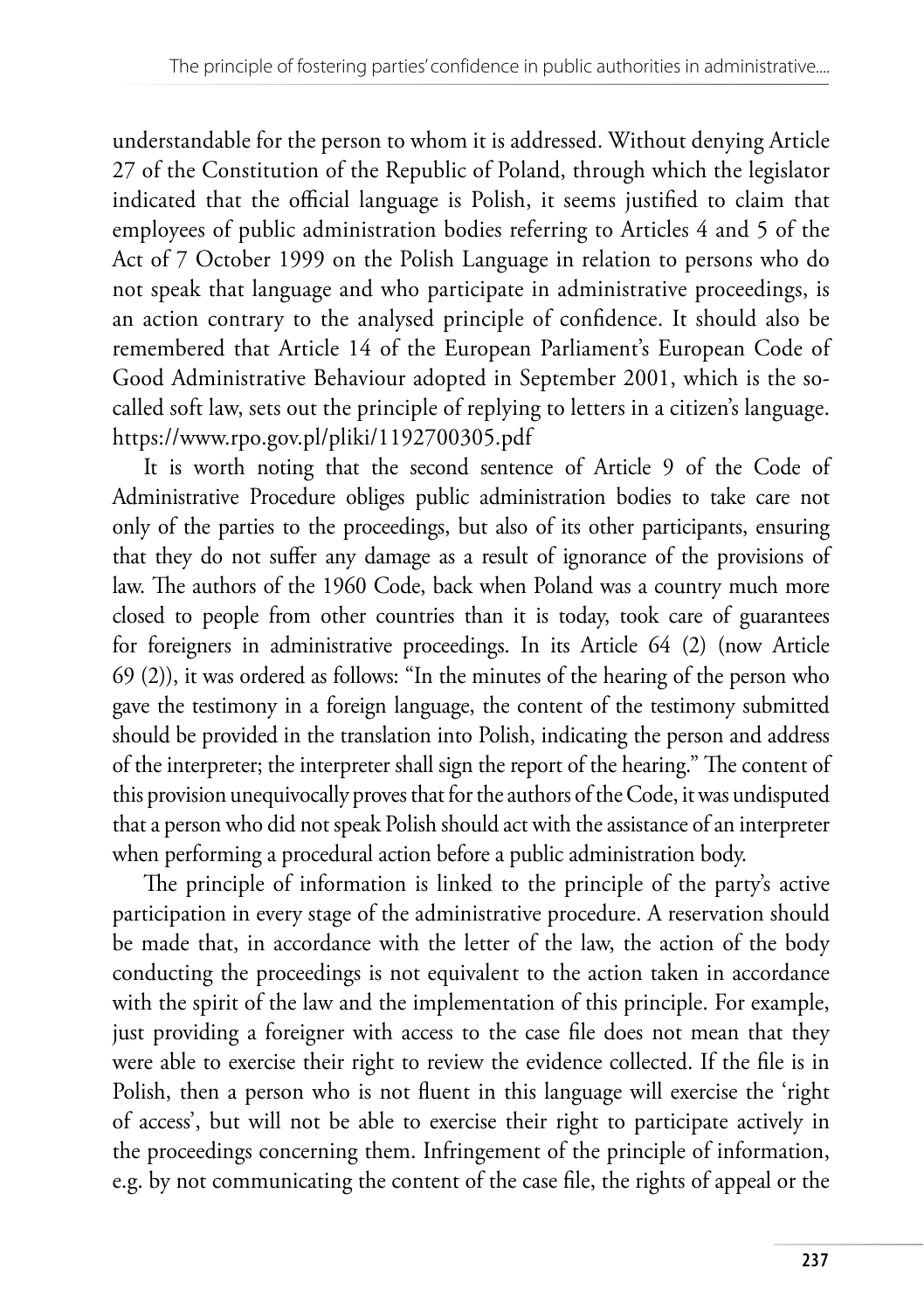right to participate in appeal proceedings initiated by another entity in a manner that is comprehensible to the party, shall prevent the party from knowingly and actively exercising their rights, including the right to present their standpoint, views or statements.

Separately from the principle of information, the legislator expressed the principle of persuasion (Articles 11, 107 (1) and 124 (2) of the Code of Administrative Procedure). A precise statement of reasons for an administrative decision is one of the most important factors for strengthening confidence. The reasoning wherein the authority failed to explain why some evidence had been accepted and other rejected, and to reveal the reasons for its (particularly discretionary) decision, seriously undermines trust [judgment of the Supreme Administrative Court of 22 October 1981, I SA 2147/81]. The principle of confidence is also undermined by a vague statement of reasons, or making reference to non-statutory statements [judgment of the Supreme Administrative Court of 8 June 2000, V SA 2278/99]. Especially in proceedings aimed at issuing decisions unfavourable for foreigners, e.g. refusing to grant the refugee status or to issue a residence permit, which gives rise to the necessity to leave the territory of Poland, it is essential that the determining authority explain the validity of the premises it followed on its own initiative and unilaterally. In doing so, care should be taken to avoid, as far as possible, the use of coercive measures. It should be emphasised that through Article 18 of the Act of 17 June 1966 on Enforcement Proceedings in Administration, both the principle of persuasion and the principle of fostering confidence in public authorities are applied in administrative coercive procedure.

There is no doubt that only those public authorities that process matters quickly deserve to be trusted. The passage of time makes even the right decision lose its value. The principle of speed is particularly important in cases concerning natural persons who do not have Polish citizenship. Staying on the territory of a foreign country with a sense of one's indefinite status, uncertainty as to the future of oneself and one's nearest, fearing deportation as a result of simply not considering an application for refugee status or a residence permit on time, is a huge stress that has a destructive impact not only on the applicant, but also on the members of their family. Since for some cases concerning persons who do not have Polish citizenship the legislator sets longer time limits than those specified in Article 35 (3) of the Code of Administrative Procedure (granting the refugee status: 6 months, a permit to settle: 3 months), they should be observed all the more.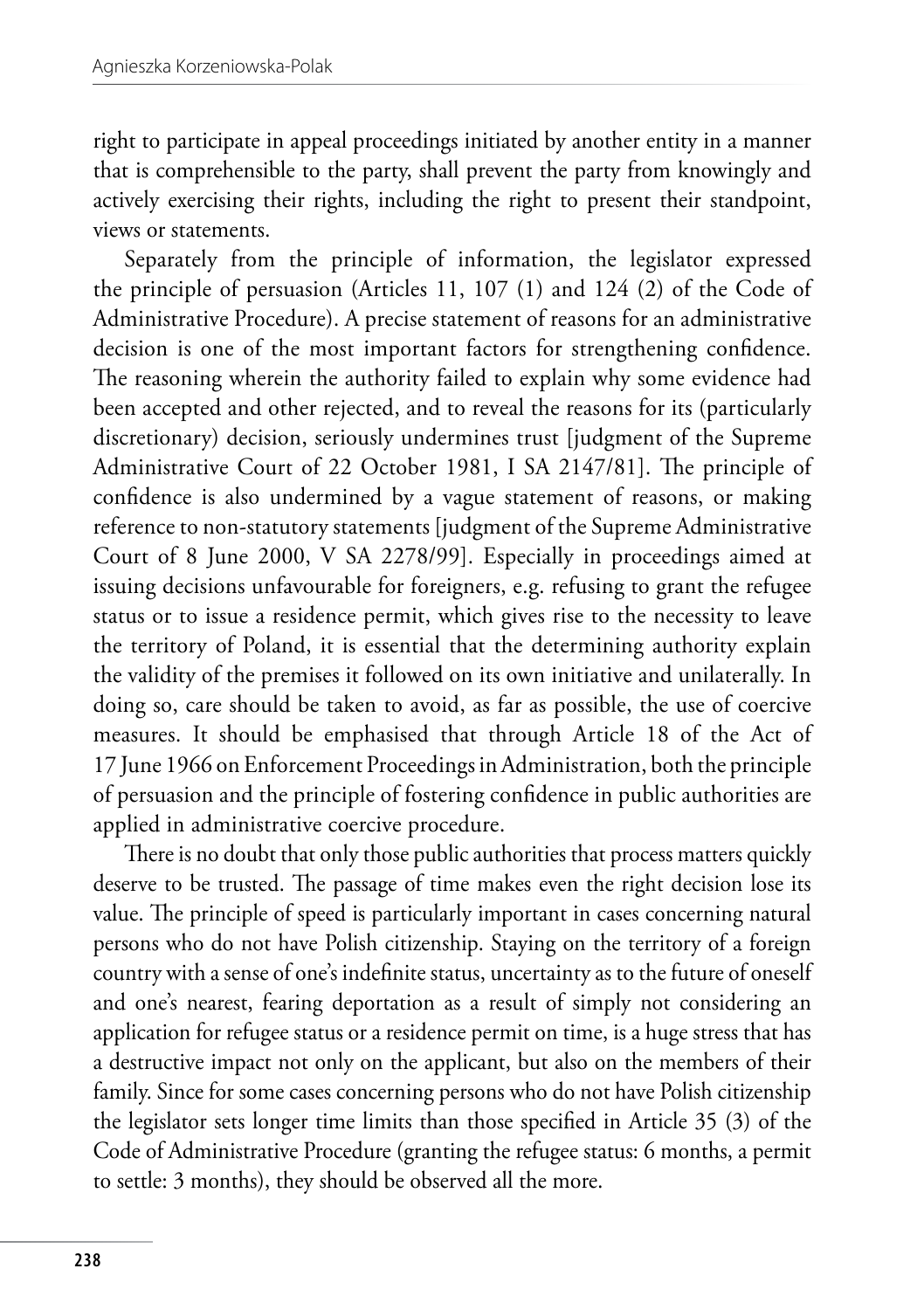## **Summary**

Polish public administration bodies are conducting an ever growing number of proceedings aimed at resolving rights or obligations of natural persons who do not have Polish citizenship. In some authorities – as in the case of voivods, for example, it is still growing, but only a margin of cases, other authorities were established solely to deal with the affairs of such persons, such as the President of the Office for Foreigners or the Council for Refugees. Administrative proceedings are a sequence of actions aimed at issuing a sovereign decision in the form of an administrative decision. Employees of the administration authorities exercise the powers conferred by the State or local authority. However, when deciding on the rights or obligations of individual entities, especially natural persons who are not Polish citizens, stay on a foreign territory and often do not speak Polish fluently, such employees should not use this power in a manner leading to abuse of the law or human rights violations. Such behaviour should be prevented by the principle of fostering confidence in public authorities and an absolute injunction to comply with it, as set out in the Polish Code of Administrative Procedure.

## **References**

- Iserzon, E., Starościak, J. (1961). *Kodeks postępowania administracyjnego. Komentarz, teksty, wzory i formularze,* Warsaw.
- Łaszczyca, G., Martysz, Cz., Matan, A. (2005). *Kodeks postępowania administracyjnego. Komentarz*, vol. I, Kraków.
- Langrod, J.S. (1959). *Uwagi o kodyfikacji postępowania administracyjnego,* "Państwo i Prawo", issue 5-6.
- Constitution of the Republic of Poland of 2 April 1997, Journal of Laws 1997.78.483.
- The Act of 24 March 1920 on the Acquisition of Real Estate by Foreigners, Journal of Laws 2017.2278.
- The Act of 14 June 1960 Code of Administrative Procedure, Journal of Laws 2017.1257.
- The Act of 17 June 1966 on Enforcement Proceedings in Administration, Journal of Laws 2018.1314.
- The Act of 31 January 1980 on the Supreme Administrative Court and on the Amendment of the Act – Code of Administrative Procedure, Journal of Laws 1980.4.8.